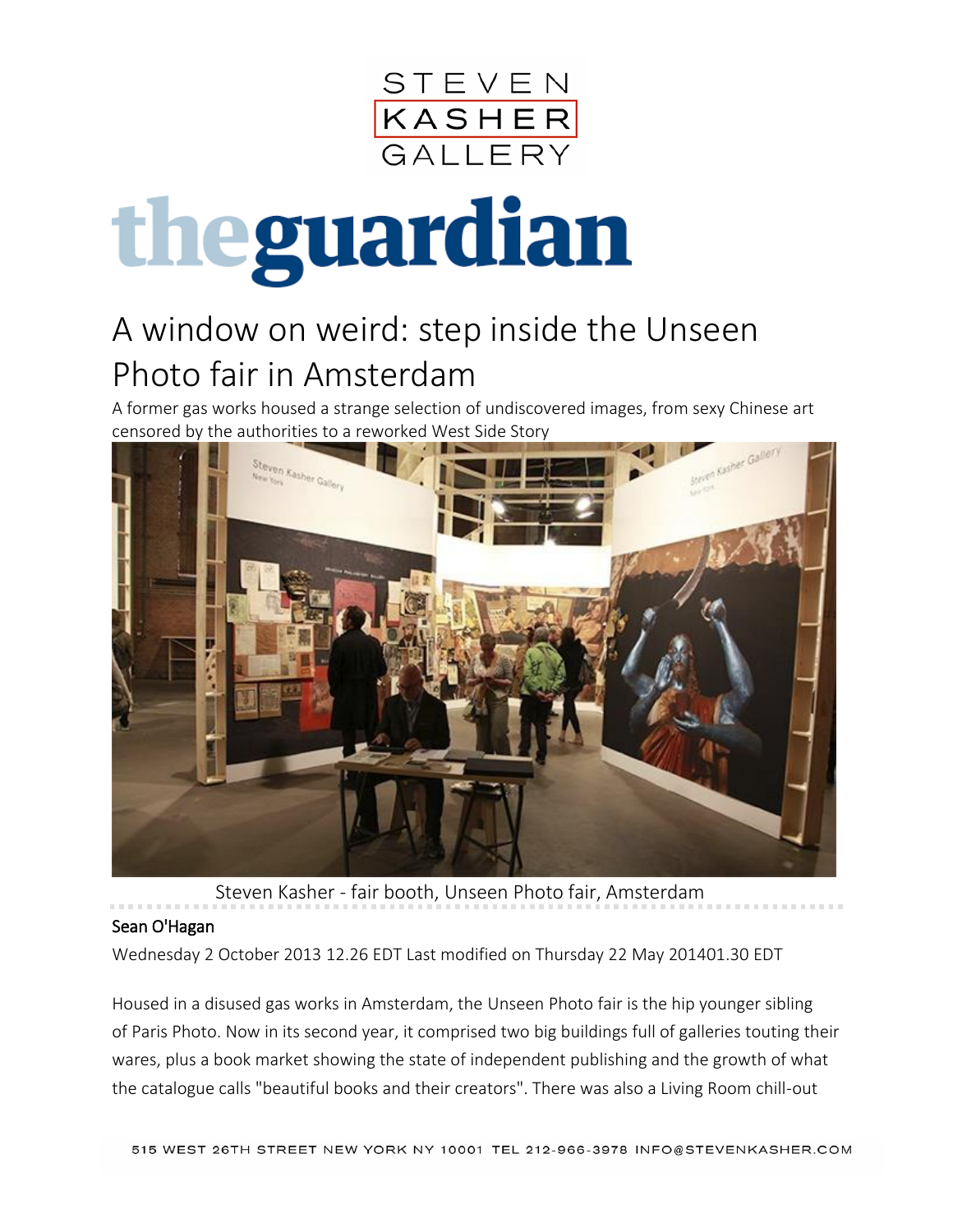

zone, where photographers and the public mixed, watched films and took in talks as well as various "pavilions" – the Bright Young Things' Pavilion and the Foam Magazine Pavilion. And there were bars, after-hours' parties and a stall selling the ubiquitous frites with mayonnaise.

The Unseen idea – "to focus on undiscovered photography talent and unseen work by established photographers" – was stretched to the limit here, and there was much familiar work on show. But I was immediately taken with an installation at the [Steven Kasher Gallery](http://www.stevenkasher.com/exhibition/92/press_release/) stand, in which artists Martin Hyers and William Mebane paid homage to [Uranian Phalanastery.](http://www.uranianphalanstery.org/) (No, me neither.)

An art collective founded on New York's Lower East Side in 1974, it was a mystical and esoteric venture. Its gurus saw Uranian Phalanastery as a mind-expanding pursuit that would challenge the constrictions of creativity, art and life itself, while altering the collective consciousness of America. I was guided through the site-specific installation – five mural-size prints that evoked the Uranian Phalanastry interior in all its jumbled strangeness – by a current devotee called [One-](http://onesunart.com/)[Sun.](http://onesunart.com/) It was half an hour well spent in a time capsule with walls that recreated the 1970s building and were overlaid with related ephemera: copies of the Tibetan Book of the Dead, outsider paintings, pamphlets, flyers – some of which featured visiting artists such as Claes Oldenburg and Jim Dine – and risqué pin-ups. A strange and intriguing installation that stood out from the ordered commercialism of the fair.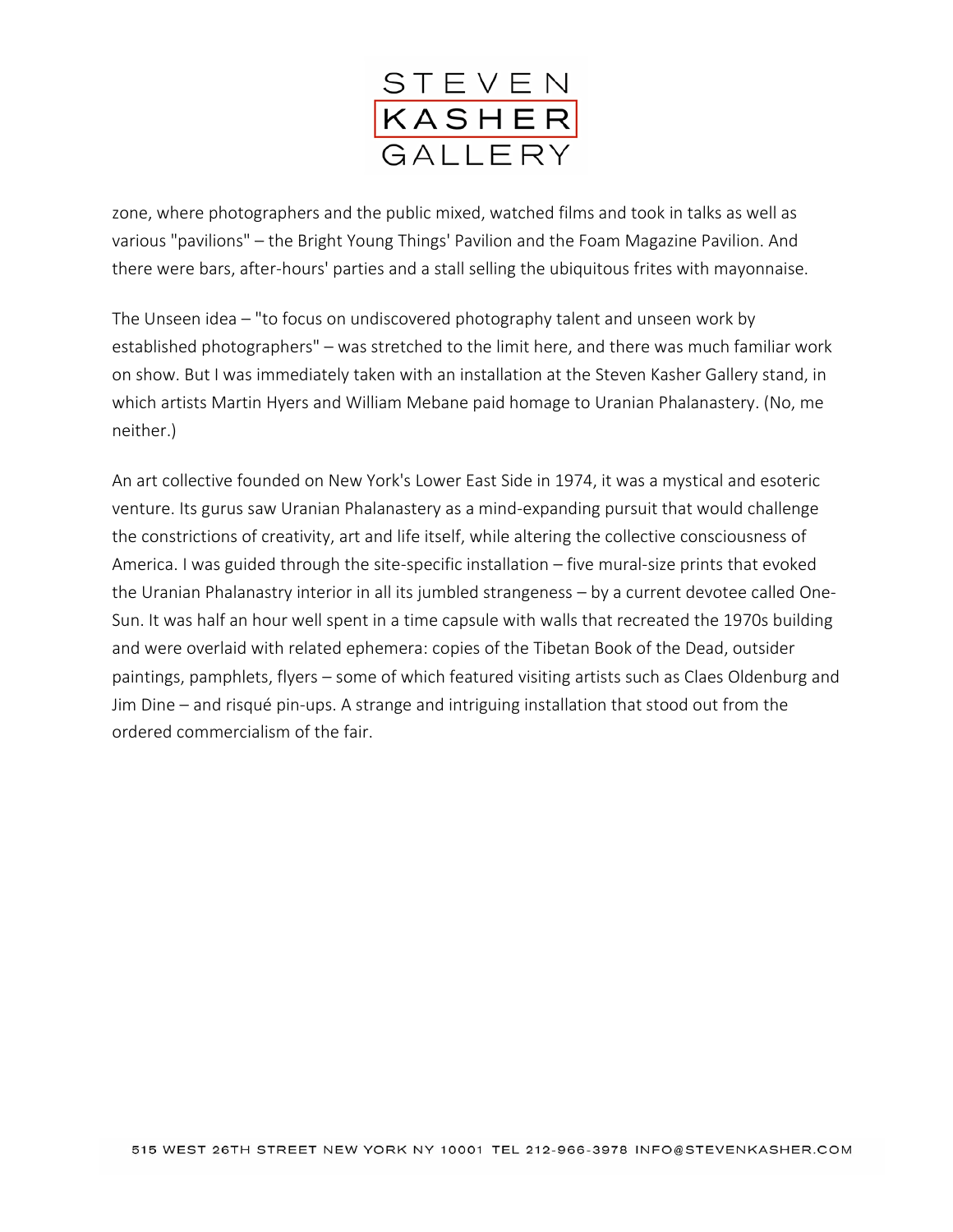



Edgy and often erotic ... Kiss by No 223, whose work is continually censored in China. Photograph: No 223 courtesy Stieglitz19

I was taken by the work of [Lin Zhipeng, a Chinese photographer who goes under the name No](http://www.linzhipeng223.com/demo/biography)  [223,](http://www.linzhipeng223.com/demo/biography) and whose edgy, often erotic work is continually censored by the authorities. [Todd Hido's](http://www.toddhido.com/) eerie night photographs of rural America looked even better than they do in his excellent books and seemed to unconsciously echo the work of [Astrid Kruse Jensen,](http://www.astridkrusejensen.com/) which is even more dreamlike and atmospheric. I also enjoyed [Ashkan Honarvar'](http://www.ashkanhonarvar.com/)s odd photocollages, in which the nude female body is reconfigured and adorned with fruit, leaves, butterflies, porcelain and fabric. It was interesting to see a large grid of [Cristina de Middel's](http://www.lademiddel.com/) prints from her recent book with [Self Publish Be Happy,](http://shop.selfpublishbehappy.com/product/spbh-book-club-vol-iii-by-cristina-de-middel) which reworks West Side Story in a series of staged street tableaux. On a wall, they carried a weight I had not sensed before and seemed like a unified work.

Over at the book market, [Self Publish Be Happy](http://www.selfpublishbehappy.com/) were doing brisk business with their new publication, [Lorenzo Vitturi's limited-edition book Dalston Anatomy,](http://shop.selfpublishbehappy.com/product/dalston-anatomy-by-lorenzo-vitturi) which merges brash documentary, makeshift sculpture and collage in its evocation of the energy of London's Ridley Road Market. My eye was drawn to a quieter corner where one Jim Reed, a native of Tennessee, was selling his one-off artists' books which merge text and found photographs beautifully. Each one is handmade and ornately put together, then sold in an edition of one through his [Easter](http://eastertroublepress.tumblr.com/)  [Trouble Press.](http://eastertroublepress.tumblr.com/) This is the ultimate example of the artist's book as art object and you can feel the love that he has put into each object. Next to him, a young photographer who uses analog, [Lena](http://www.lenagrass.com/)